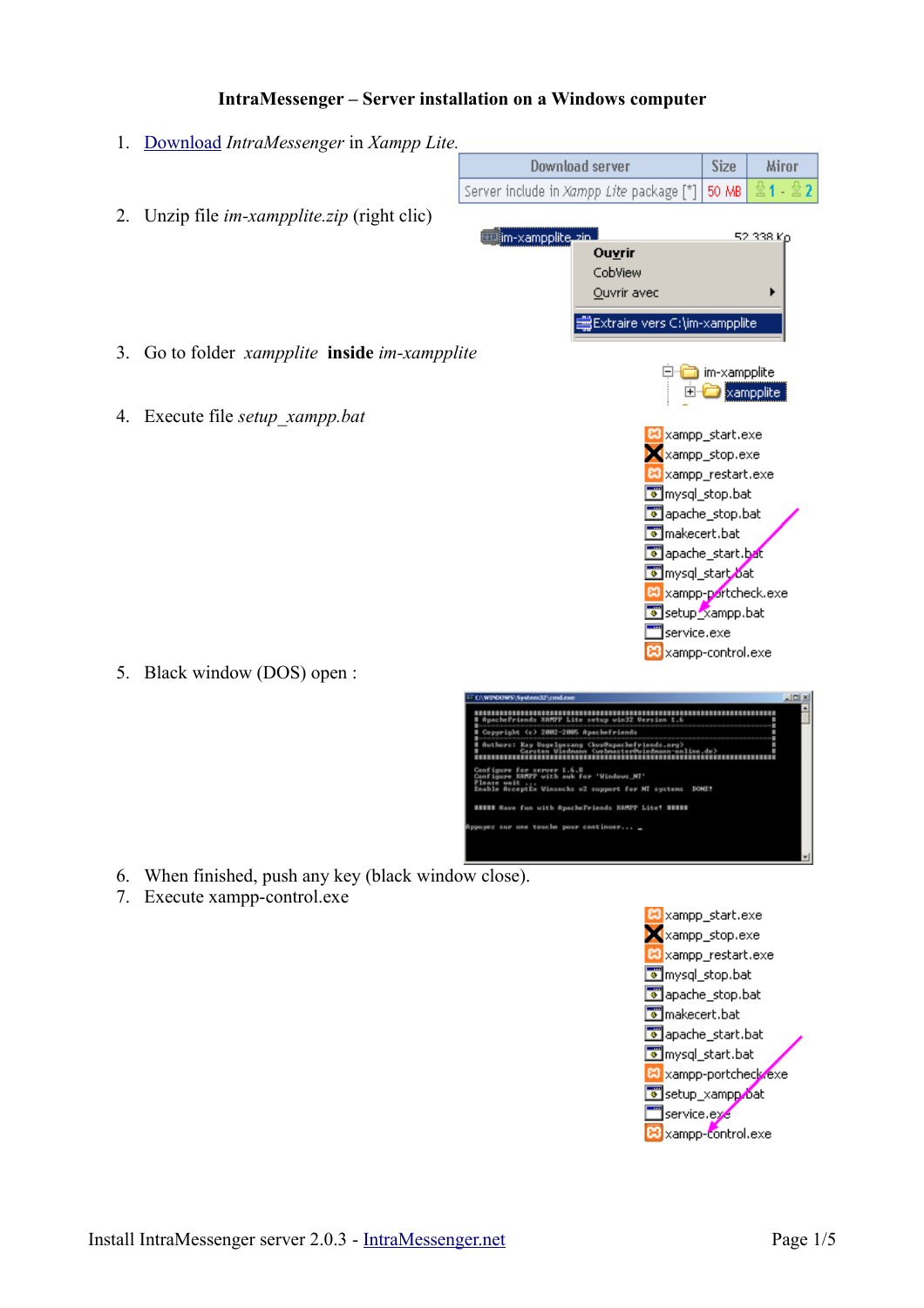8. Clic "Start" for Apache and MySQL.

|               |                            | <b>XAMPP Control Panel Application</b> |       |         | $\Box$   |
|---------------|----------------------------|----------------------------------------|-------|---------|----------|
| ස             | <b>XAMPP Control Panel</b> |                                        |       | Service | SCM      |
| Modules       |                            |                                        |       |         | Status   |
| $\square$ Svc | Apache                     | Stopped                                | Start | Admin   | Refresh  |
| $\square$ Svc | MySql                      | Stopped                                | Start | Admin   | Explore  |
| $\square$ Svc | FileZilla                  | Stopped                                | Start | Admin   | Help     |
| $\Box$ Svc    | Mercury                    | Stopped                                | Start | Admin   | <br>Exit |

9. State change from « Stopper » to « Running »

|               |                                       | <b>XAMPP Control Panel Application</b> |       |       | $ \Box$ $\times$ $\Box$ |
|---------------|---------------------------------------|----------------------------------------|-------|-------|-------------------------|
| ස             | Service<br><b>XAMPP Control Panel</b> |                                        |       | SCM   |                         |
| Modules       |                                       |                                        |       |       | Status                  |
| $\square$ Svc | Apache                                | Running                                | Stop  | Admin | Refresh                 |
| $\square$ Svc | MySql                                 | Running                                | Stop  | Admin |                         |
|               |                                       |                                        |       |       | Explore                 |
| $\square$ Svc | FileZilla                             | Stopped                                | Start | Admin | Help                    |
| $\Box$ Svc    | Mercury                               | Stopped                                | Start | Admin |                         |
|               |                                       |                                        |       |       | $E \times it$           |

- 10. Start your webbrwoser (eg Firefox) and go to address:<http://localhost/intramessenger/> You are redirected to : [http://localhost/intramessenger/install/](http://localhost/intramessenger/)
- 11. Choise language and clic on « Continue »

|                            | - C X 1 1 http://localhost/intramessenger/install/install.php<br>9<br>P<br>☆<br>Wikipédia (fr)<br>ABP <sub>1</sub> |
|----------------------------|--------------------------------------------------------------------------------------------------------------------|
|                            | Install IntraMessenger server                                                                                      |
| Introduction               |                                                                                                                    |
| Licence                    | Welcome to IntraMessenger server setup                                                                             |
| System Check               |                                                                                                                    |
| Database Setup             |                                                                                                                    |
| Connection to database     | You can find doc how to manual install and configure in /doc/en/install.html                                       |
| Create tables              |                                                                                                                    |
| Main settings              |                                                                                                                    |
| Security Check             | Choose installation language:                                                                                      |
| Important information      | $\equiv$ English<br>ø<br><b>I</b> Français<br>c.                                                                   |
| <b>Finish Installation</b> |                                                                                                                    |
|                            | Continue                                                                                                           |
|                            |                                                                                                                    |
|                            | 12. [Step 1] Accept the licence (GNU-GPL)                                                                          |

13. [Step 2] System Check – clic on « Continue »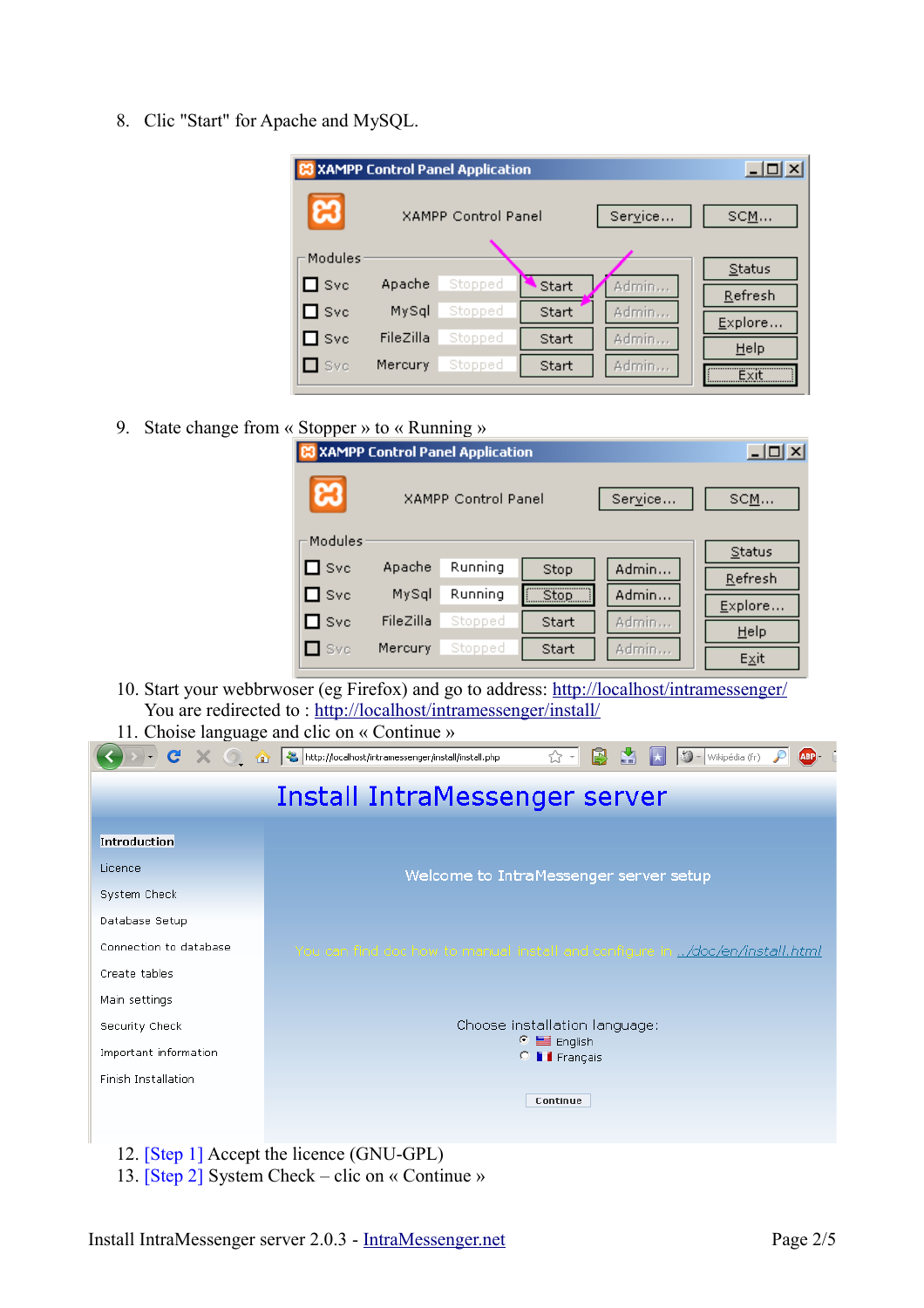#### 14. [Step 3] Server configuration, set information required and clic on « Continue »

## Step 3 : Database Setup

#### Database configuration file

/common/confiq/mysql.confiq.inc.php: OK

| Database configuration                   |                |  |  |  |  |
|------------------------------------------|----------------|--|--|--|--|
| MySQL host (example: localhost)          | localhost      |  |  |  |  |
| MySQL username (example: root)           | root           |  |  |  |  |
| MySQL password                           |                |  |  |  |  |
| MySQL password confirm                   |                |  |  |  |  |
| MySQL database (example: intramessenger) | intramessenger |  |  |  |  |
| Tables prefix (example: IM)              | IM.            |  |  |  |  |
|                                          |                |  |  |  |  |

Continue

#### 15. [ Step 4] Acces to database ok:

# Step 4 : Connection to database

| Check MySQL setup                                                     |  |
|-----------------------------------------------------------------------|--|
| Database configuration file (/common/config/mysql.config.inc.php): OK |  |
| Database: intramessenger                                              |  |
| Database username @ hostname: root @ localhost                        |  |
|                                                                       |  |

#### Check MySQL server connection

Connection to server: OK

Connection to database : OK

MySQL version: 5.0.67-community

#### Select database engine

© Défault

C MyISAM

 $O$  InnoDB

Continue

16. Select database engine (or use the default one) and clic on « Continue »

17. [ Step 5] Tables created, clic on « Continue »

 $\overline{\bullet}$ 

 $\bullet$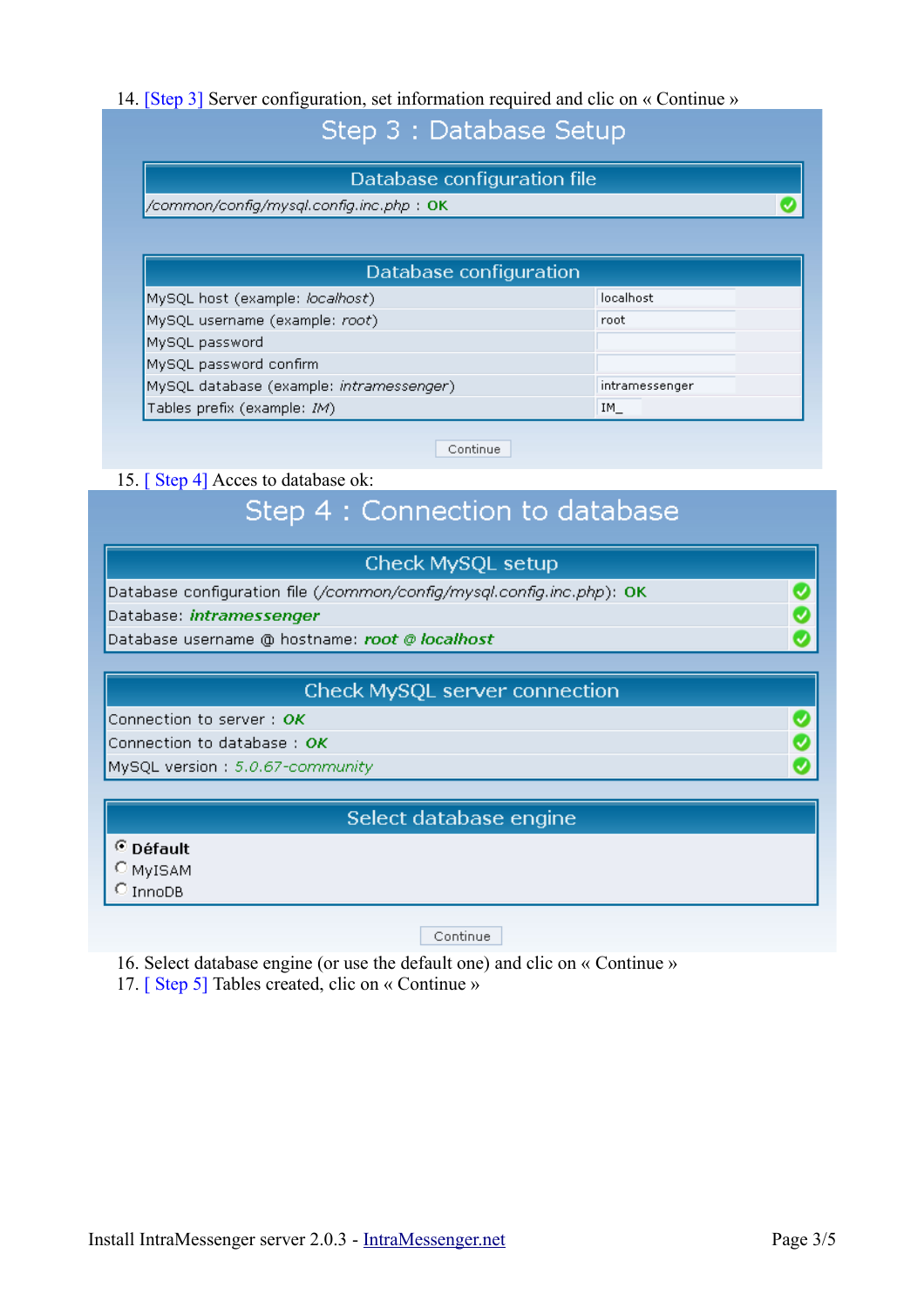#### 18. [ Step 6] Modify main options and clic on «Update »:

## Sten 6 · Main settings

|                | Check configuration                                               |  |                     |  |  |
|----------------|-------------------------------------------------------------------|--|---------------------|--|--|
|                | Configuration file (/common/config/config.inc.php) : OK<br>◡      |  |                     |  |  |
|                | Language : $EN$                                                   |  |                     |  |  |
|                | Language (charset): English (iso-8859-1)                          |  |                     |  |  |
|                |                                                                   |  |                     |  |  |
|                | <b>Options list</b>                                               |  |                     |  |  |
| Value          | <b>Comment</b>                                                    |  | <b>LAN Internet</b> |  |  |
| $EN$ $-1$      | Language: EN / FR / IT / PT / BR / RO / DE                        |  |                     |  |  |
| 0              | Maximum registered users (0 : unlimited).                         |  |                     |  |  |
| 200            | Maximum sessions (users simultaneously connected) (0: unlimited). |  |                     |  |  |
| 40             | Maximum contacts by user (0 : unlimited).                         |  |                     |  |  |
| $\overline{0}$ | Maximum simultaneous IP addresses (0 : unlimited)                 |  |                     |  |  |
|                | <b>Users restrictions options:</b>                                |  |                     |  |  |

- 19. [Step 7] If you not use extern authentication, and a new install, you may choose a strong password to improve security in file /common/config/auth.inc.php
- 20. [Step 8] Delays can appear on certain computers, it's a DNS problem, [to solve it read the](http://www.intramessenger.com/forum/viewtopic.php?t=378&) [forum](http://www.intramessenger.com/forum/viewtopic.php?t=378&)
- 21. [Step 9] Clic on « Continue » until acces to « check config » screen:

| Check configuration (after all updates)                           |   |  |
|-------------------------------------------------------------------|---|--|
| Configuration file (/common/config/config.inc.php) : found        |   |  |
| Configuration file (/common/config/extern.config.inc.php) : found |   |  |
| Language : English (EN)                                           |   |  |
| Check last options                                                |   |  |
| All new options are OK in configuration file                      |   |  |
| Check MySQL server connection                                     |   |  |
| Connection to server : OK                                         | o |  |
| MySQL version : 5.0.67-community                                  |   |  |
| Connection to database : OK                                       |   |  |
| <b>Check tables list</b>                                          |   |  |
| All tables exist                                                  |   |  |
| Optimize tables                                                   |   |  |
| All tables have been optimized (on problem, try to repair)        |   |  |
| <b>Check tables structure</b>                                     |   |  |
| All existing tables structures are OK                             |   |  |
| Please read version history in file : /doc/en/changelog.html      |   |  |

22. Go to « admin control panel » (ACP):

Please read version history in file : ../doc/en/changelog.html

### Configuration/Update is OK You can proceed to the Admin Panel (ACP)



24. Change folder name /admin/